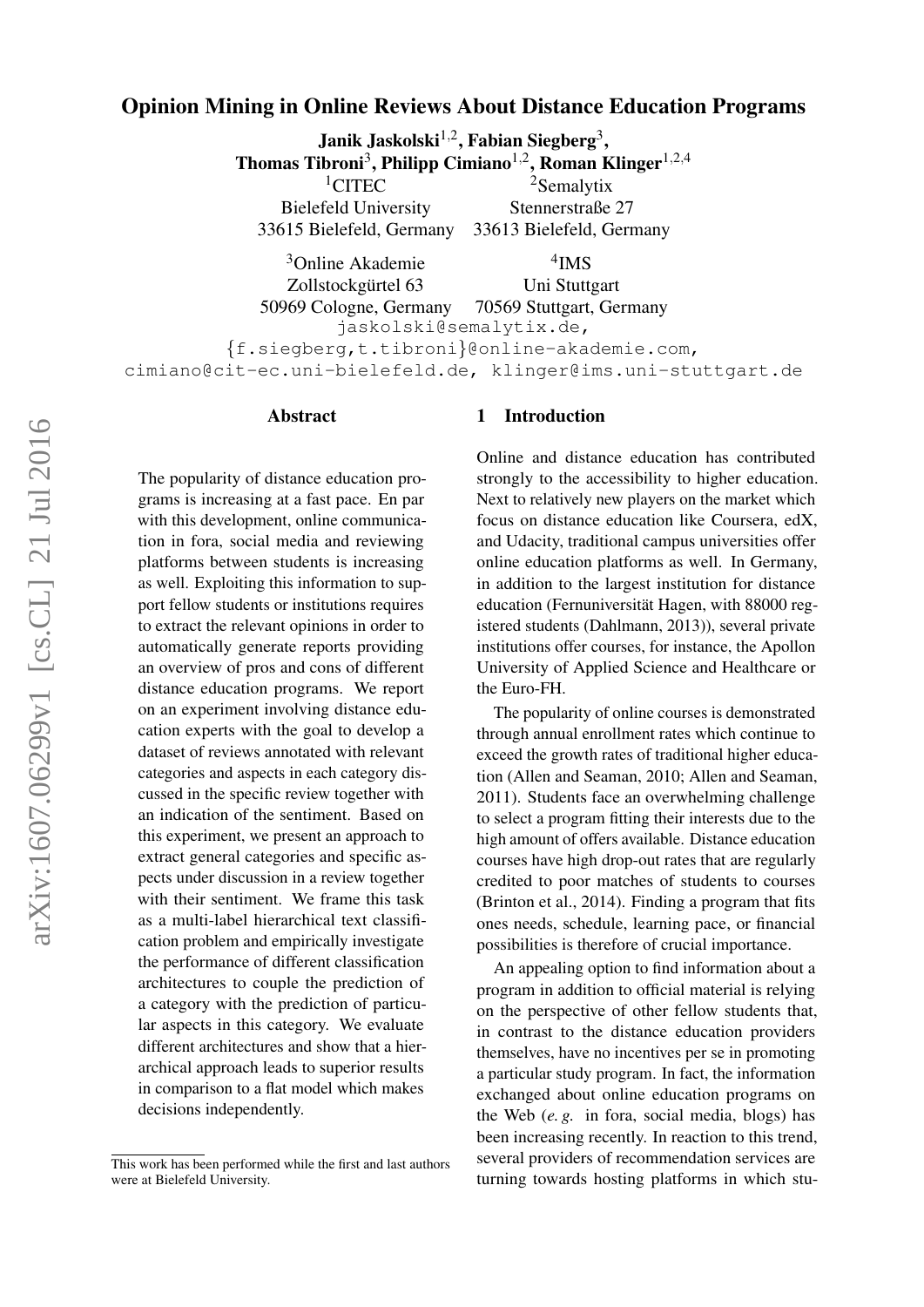dents can review their distance education programs and the corresponding institutions offering these programs. One example for such a recommendation service in Germany is the *Online Akademie* (<http://www.fernstudiumcheck.de>,

OAK), which maintains information about 4908 courses from 477 institutes (as of May  $4^{\text{th}}$ , 2016). Similarly, U.S. News and World Reports ([http://www.usnews.com/](http://www.usnews.com/education/online-education) [education/online-education](http://www.usnews.com/education/online-education)) generate ranked lists for different fields of research. The study portal for distance learning ([http:](http://www.distancelearningportal.com/) [//www.distancelearningportal.com/](http://www.distancelearningportal.com/)) is a worldwide search engine for classes and programs and provides structured information. Springtest (<http://www.springest.de>) is a platform for individual education that compares 37870 courses (as of May  $4<sup>th</sup>$ , 2016).

This exchange of information between students is hard to be assessed at large scale, either by the students themselves or by institutions who could benefit from this feedback to improve their services. One major challenge is that the information exchange is mainly in natural language. Given the fast pace at which the amount of reviews increases (for instance 4785 new reviews in 2013), a comprehensive, manual analysis does not scale to the rate at which reviews are produced. An automated support for analyzing textual reviews automatically is needed.

Towards developing a methodology to analyze such reviews and make their content accessible, we provide the following contributions in this paper and highlight how they address the practical use case: We describe the *methodology* used for the *creation of a corpus of user generated reviews for distance education*. We discuss the agreement on the task between different annotators, and provide a qualitative analysis. Further, we present an approach that automatically extracts the categories and nested aspects within these categories under discussion in a review together with the sentiment expressed towards these. We frame the task as a *multi-label hierarchical classification task* in which relevant aspects, grouped into categories, are given. The task is to predict both the relevant categories as well as the specific aspects under discussion in a review. This is therefore a *closed-domain* approach, similarly to, *e. g.*, the restaurant data set [\(Ganu et](#page-8-4) [al., 2009\)](#page-8-4). We propose and investigate architectures that take into account the hierarchical structure of

the categories and experimentally investigate the impact of classification architectures that couple the prediction of categories and specific aspects that enable the classifiers to exchange information and thus to tie their decisions together. We show that, while a flat model reaches reasonable precision of 79 % on the prediction of aspects (at a recall of 16 % and  $F_1$  measure of 26 %), a hierarchical model in which information from category prediction is propagated to the aspect ("subcategory") prediction increases recall to 44 % at a precision of 71 % and thus an  $F_1$  measure of 54 %.

## 2 Corpus of Distance Education User Reviews

The data source taken into account are the free text reviews from the website [http://](http://fernstudiumcheck.de/) [fernstudiumcheck.de/](http://fernstudiumcheck.de/). We randomly sample 394 reviews from the overall set of 9142 reviews, as of Oct.  $10^{th}$ , 2014. Each sentence is annotated with the aspects discussed and the opinion expressed by the author towards each aspect. An example review is shown in Figure [1.](#page-2-0)

The annotation of the corpus with aspects was performed by three annotators. Each sentence is assigned a list of pairs of aspect and the polarity of this aspect. More formally, each sentence  $s_i$  is associated with a set of tuples  $(a_j^i, p_j^i)$ .

The polarity  $p_j^i$  ranges from  $-9$  to  $+9$ , with −9 representing a *"very negative opinion"* (for instance *". . . the worst experience ever. . . "*) and +9 representing a *"very positive opinion"* with respect to the aspect in question (for instance *". . . an outstanding and great...*"). The value 0 corresponds to a neutral opinion (*"it is ok"*). The value 99 has been used in annotation for a mixed polarity (for instance *". . . is good but I hate it. . . "*).

We take into account 32 aspects as values for the variables  $a_j^i$ . These aspects have been found to cover all relevant information by preliminary annotation experiments. Each aspect belongs to one of the eight categories *study contents*, *study materials*, *support and organization*, *didactics*, *online campus*, *tuition*, *attendance seminar*, *personal*. The full list of aspects and categories is shown in Table [1.](#page-3-0) A summary of the statistical properties of the corpus is presented in Section [4.1.](#page-4-0)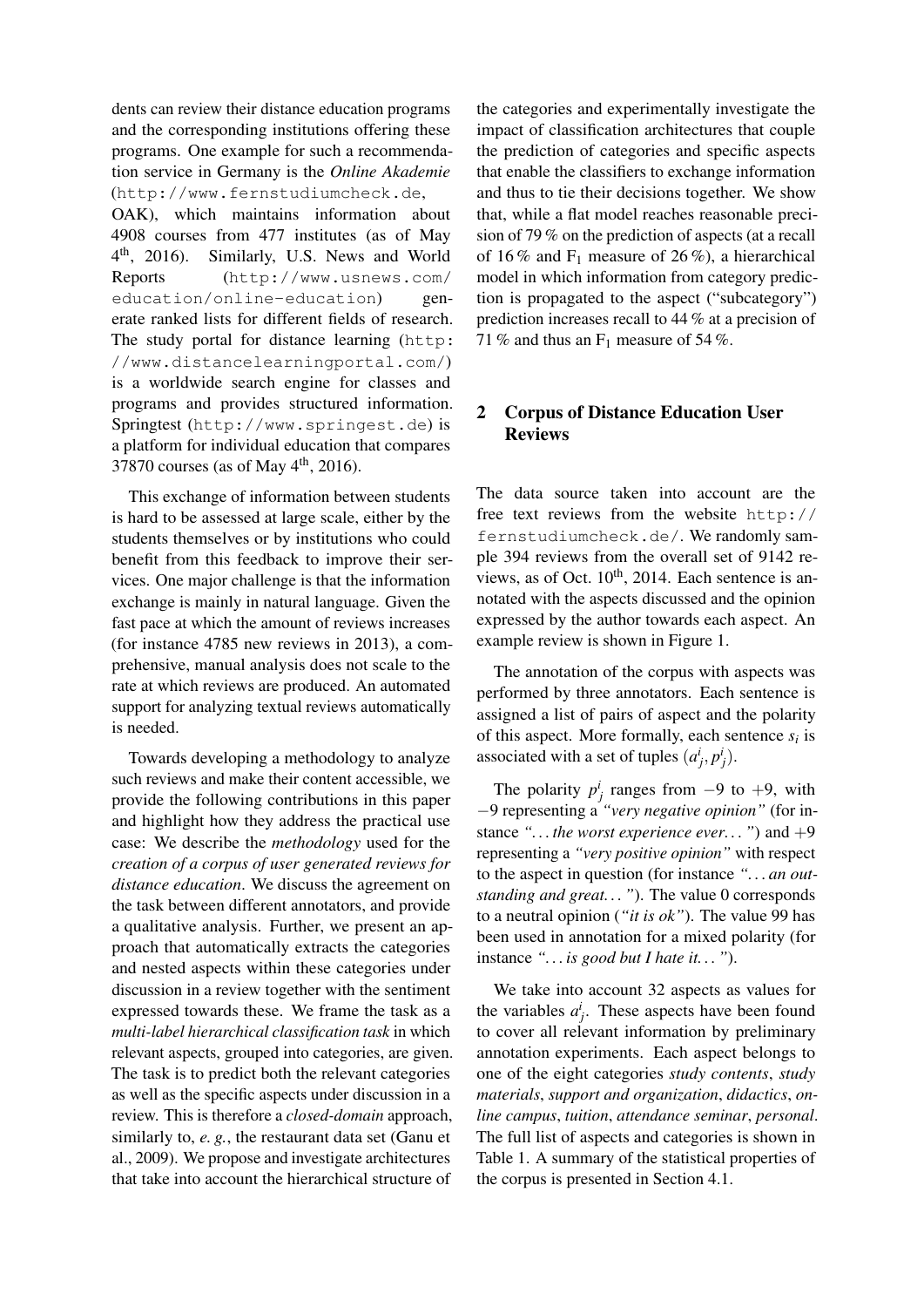

<span id="page-2-0"></span>Figure 1: Example review from the website <fernstudiumcheck.de/>(potentially identifying information has been blacked).

# 3 Models for Automatically Estimating Aspect-Polarity Tuples

We phrase the task of assigning aspects and polarities to sentences as a text classification problem in which dependencies between different classes are reflected in and captured by the model. We first describe the various features used to take a decision with regards to which category or aspect is under discussion in a particular review. Then, we describe the different classification models we investigate.

## 3.1 Features for Aspect Categorization

In order to classify each sentence as to whether it describes a given aspect or not, our model relies on tf·idf scores for each term [\(Manning et al., 2008\)](#page-8-5). In addition, we compute the occurrences of word bigrams and trigrams of all sequences of a length of two and three of directly succeeding words. As domain-specific features, the occurrence of terms in manually compiled dictionaries containing specific words frequently associated with a specific aspect, category, or polarity orientation are taken into account.

## 3.2 Features for Polarity Detection

As cues for polarity tokens and phrases, the English dictionary by [Hu and Liu \(2004\)](#page-8-6) was automatically translated via Google Translate ([https:](https://translate.google.com) [//translate.google.com](https://translate.google.com)) to German. The

feature computed on the basis of this list is the number of polarity words in a sentence. The occurrence of diminishing and intensifying nouns is estimated using manually compiled domain-specific word lists. The GermanPolarityClues dictionary [\(Waltinger, 2010\)](#page-8-7) is used to determine sentiment priors for individual words and summed up to create an aggregated sentiment score for the entire sentence for positive, negative, and neutral sentiment. Bigrams are used as features as described for aspect detection. For unigrams, negations are taken into account by building features from the cross-product of terms like *not* and *n't*, upon first occurrence, with all succeeding words in the same sentence.

# 3.3 Model Structures

In our classification approach, we use one binary classifier for each aspect. Each of these classifiers is trained to predict whether the corresponding aspect is mentioned in the sentence the classifier is applied to. In addition, the aspects are grouped into categories.

Assigning a broader category is often easier for a human than assigning a specific category. Further, knowing which category is discussed in a given sentence might simplify the task of predicting which aspects are specifically under discussion. Therefore, we extend the classification-based approach to the category level and train classifiers that predict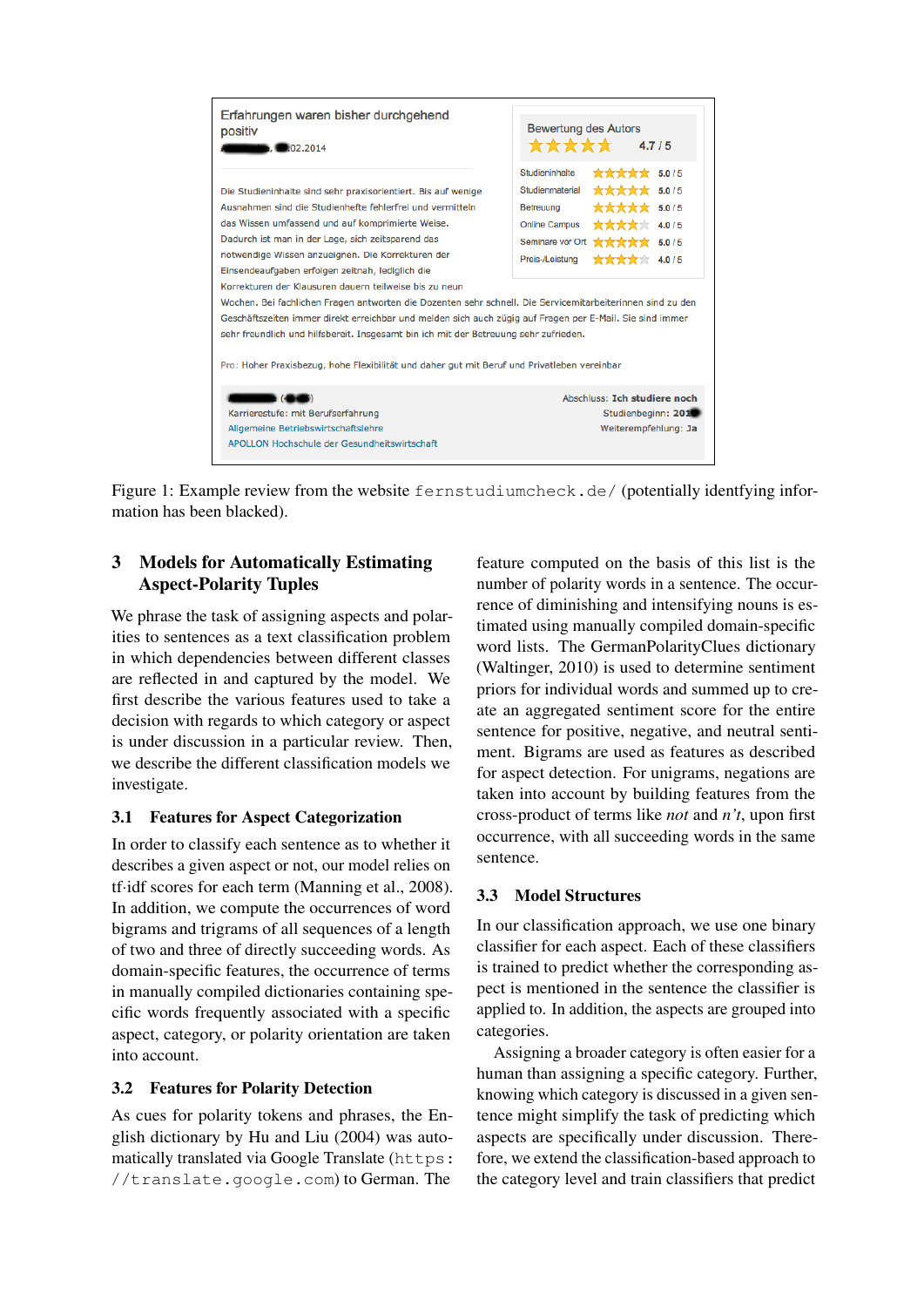| <b>Class Label</b>          | <b>Occ</b>     | Pos            | <b>Neg</b>     |
|-----------------------------|----------------|----------------|----------------|
| <b>Study Contents</b>       | 397            | 272            | 138            |
| <b>Average Demand</b>       | 60             | 23             | 25             |
| Up-To-Date                  | 58             | 35             | 20             |
| Practical Relevance         | 50             | 36             | 8              |
| <b>Quality of Contents</b>  | 229<br>77      | 143<br>35      | 66             |
| Exams                       |                |                | 19             |
| <b>Study Materials</b>      | 101            | 75             | 20             |
| <b>Production Quality</b>   | $\overline{7}$ | 5              | $\overline{c}$ |
| Accessibility               | 22             | 20             | $\bar{2}$      |
| <b>Extent of Materials</b>  | 28             | 21             | 3<br>13        |
| <b>Exercise Materials</b>   | 44             | 29             |                |
| <b>Support and Orga.</b>    | 749            | 594            | 125            |
| Supervision                 | 487            | 409            | 61             |
| <b>Revision Time</b>        | 89             | 78             | 10             |
| Organization                | 173            | 107            | 54             |
| <b>Didactics</b>            | 527            | 384            | 110            |
| <b>Teaching Competence</b>  | 124            | 101            | 13             |
| Didactics of Materials      | 308            | 220            | 72             |
| <b>Justified Grading</b>    | 20             | 15             | 3              |
| <b>Revision Quality</b>     | 75             | 48             | 22             |
| <b>Online-Campus</b>        | 196            | 129            | 47             |
| Usefulness                  | 119            | 84             | 28             |
| Activity                    | 35             | 29             | 6              |
| User-Friendliness           | 20             | 8              | 11             |
| Features                    | 22             | 18             | 2              |
| Tuition                     | 90             | 55             | 20             |
| <b>Basic Tuition</b>        | 78             | 48             | 17             |
| <b>Additional Charges</b>   | 10             | 7              | 3              |
| Scholarships                | 2              | $\overline{0}$ | 0              |
| <b>Attendance Seminar</b>   | 127            | 93             | 22             |
| <b>Seminar Contents</b>     | 84             | 59             | 14             |
| Management                  | 18             | 12             | 5              |
| Locations                   | 9              | 7              | $\overline{2}$ |
| Communications              | 16             | 15             | $\mathbf{1}$   |
| Personal                    | 572            | 472            | 74             |
| Flexibility                 | 103            | 96             | 2              |
| Recommendation              | 77             | 71             | 4              |
| Personal Benefit            | 74             | 61             | 6              |
| <b>Overall Satisfaction</b> | 236            | 215            | 17             |
| Learning Effort             | 82             | 29             | 45             |
| Other                       | 345            | 0              | 0              |
| No Label                    | 345            | $\theta$       | 0              |

<span id="page-3-0"></span>Table 1: Statistics of the annotations of the corpus of 394 reviews.

whether any aspect of a given category is discussed in the respective sentence.

The two classifications can be coupled, so that the classifier performing a decision on the specific aspect under discussion has access to the decision of the classifier predicting which more general category is discussed in the sentence. Coupling these decisions can be implemented via different classifier architectures that we describe below. Similarly, the binary classifiers predicting whether a sentence is neutral, positive or negative can be coupled.

In the *Flat Model* (see Figure [2\)](#page-4-1), each category and each aspect are predicted independently from each other, so that there is no interaction between these classifications. Similarly, the polarity of a sentence is predicted independently of the prediction of the aspect or category classifiers. This model is considered a baseline structure.

In the *Hierarchical Model*, all classifiers for the categories are applied first. An aspect classifier is then only applied if the respective category classifier has predicted that the sentence in question is about the category the aspect belongs to. Besides this hierarchical dependence, there is no direct information flow between the different classifiers. As an example, a prediction that a sentence belongs to the category *Tuition* would prompt the classifiers *Basic Tuition*, *Scholarships*, and *Accessory Charges* to be applied. If the initial prediction of the *Tuition* classifier is negative, none of the above mentioned aspect classifiers would be applied. The polarity detection is independent of the aspect detection in this model, but only applied if a previous model decides for a sentence to be non-neutral. The intuition of this model is that the classifiers on the higher level (categories, neutral/non-neutral) can take into account properties shared between sentences of classes of the lower level (aspects, polarities). On the other hand, classifiers on the lower level can focus on more specific properties and are therefore only trained on sentences of the associated categories.

The *Category Propagation Model* uses the same structure as the *Hierarchical Model*. However, instead of only applying classifiers on the lower level to sentences which have been 'let through' by the upper level, all classifiers are always applied. The information from upper levels is propagated to the lower level by additional features.

The intuition is that the hierarchical model might be too strict. Errors on an upper level would propagate to lower levels. In the propagation model, the predicted categories are used as features in the aspect classifiers. Therefore, these models can 'vote against' the decision of the previous level. However, the task is more challenging for the aspect classifiers, as they take into account all aspects, not only the ones from the same category. The polarity classification remains deterministic and is incorporated in the same manner as before.

In the *Aspect-Specific Polarity Classification Model*, polarity classifiers make the decision based on the textual context of the mention of the respective aspects. Therefore, in this model, different aspects can be assigned different polarities in con-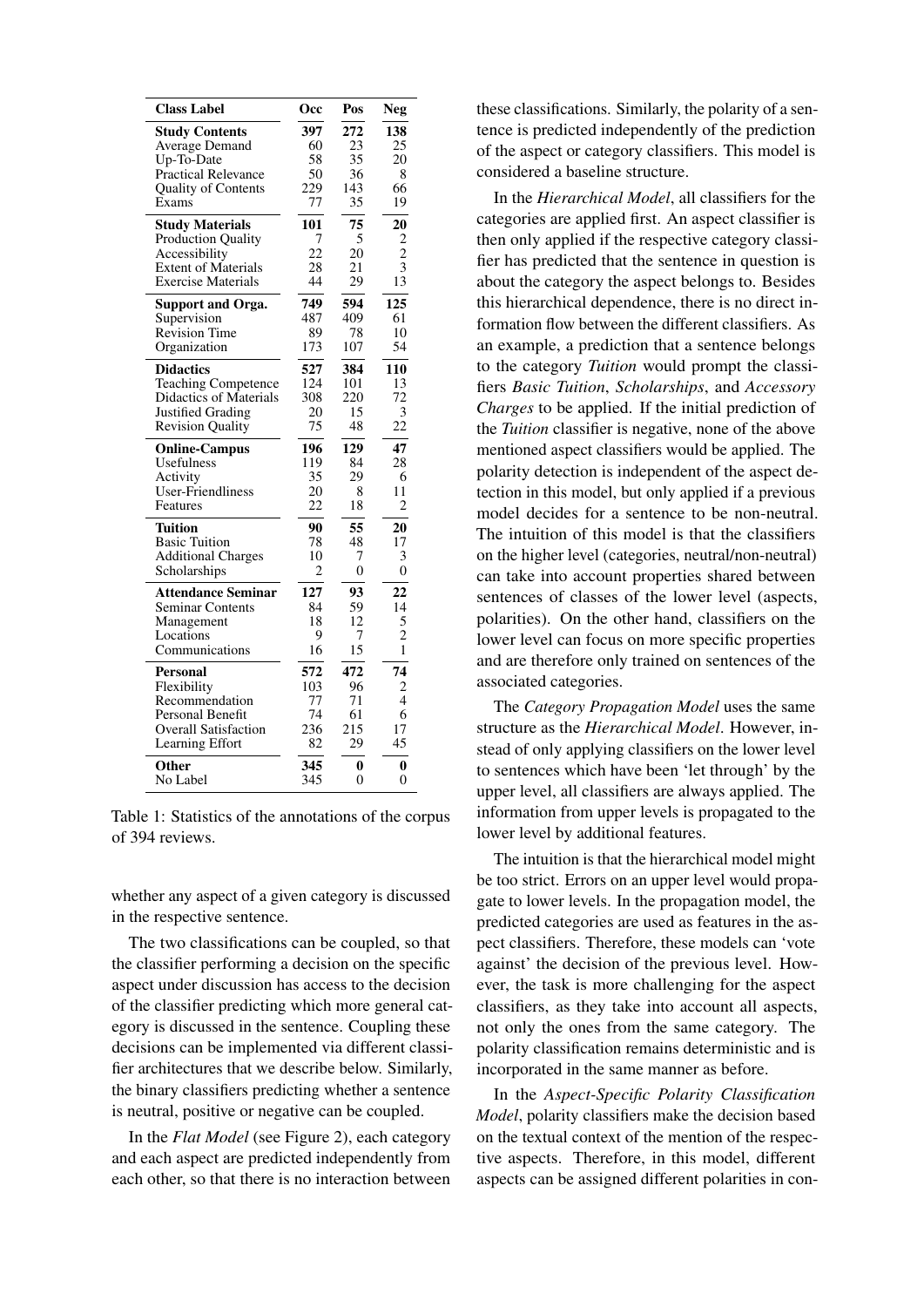

<span id="page-4-1"></span>Figure 2: Visualization of the different model structures. The *Flat Model* (a) does not take into account dependencies between aspects or categories. In the *Hierarchical Model* (b), instances are only classified by aspect classifiers if the corresponding category classifier made a positive decision. In the *Category Propagation Model* (c), the output of the category classifiers are used as features in the aspect classifiers. The polarity classifiers are used in the same manner as in the Hierarchical Model. In the *Aspect-Specific Polarity Classification Model* (d), the context defined by an aspect prediction is taken into account for polarity prediction.

trast to the other models. For this purpose, for each aspect the terms with the highest mutual information are assumed to express the respective aspect. The polarity classifier is then only applied on a window of *n* tokens left and right of the informative tokens for an aspect. For instance, the sentence *"The lecturer was very entertaining but the course work was dreadful"* would be assigned two aspects with opposite polarities.

# 4 Results

In this section, we describe the properties and distributions of aspects in a manually annotated corpus. This information is valuable on the one hand as it presents results which can be assumed to hold for the whole corpus of all reviews as the subset has been sampled uniformly. On the other hand, it presents results on the task of automatically detecting such aspects in more detail.

#### <span id="page-4-0"></span>4.1 Corpus Statistics and Observations

The corpus has been annotated by three annotators following guidelines that have been agreed upon and incrementally refined along four annotation rounds. The final inter-annotator agreement reached during these rounds has been substantial with a  $\kappa = 0.75$  [\(Cohen, 1960\)](#page-8-8)). In the final corpus, every third review has been annotated by two

annotators for quality assurance ( $\kappa = 0.77$ ).

The corpus consists of 394 reviews with 2481 sentences. On average, a review consists of 6.3 sentences. Each sentence was annotated on average with 1.25 aspect-polarity pairs, leading to 3103 annotations altogether.

Table [1](#page-3-0) summarizes the overall frequencies of all aspects, categories and polarities. The category with the most frequent mentions is *Support and Organization* (749 mentions), closely followed by *Personal* aspects (572) and *Didactics* (527). These categories can therefore be considered to be of high importance. Surprisingly, the *Tuition* was by far less often discussed (90). Ordering the categories by polarity (*i. e.*, by "positive"−"negative" annotations), this ranked list is not changed, positive mentions are by far more frequent than negative aspect mentions. The category that is most frequently discussed in a negative way is *Study Content*, though this is only the fourth most frequently mentioned category. When normalizing the absolute numbers of mentions by the overall numbers of mentions of a category, the *Study Content* remains on the top of the list of negatively mentioned categories (34 % of all mentions are negative), closely followed by the *Quality of Content* (29 %). The most frequent categories discussed positively are *Personal* (70 %) and *Support and Organization* (62 %).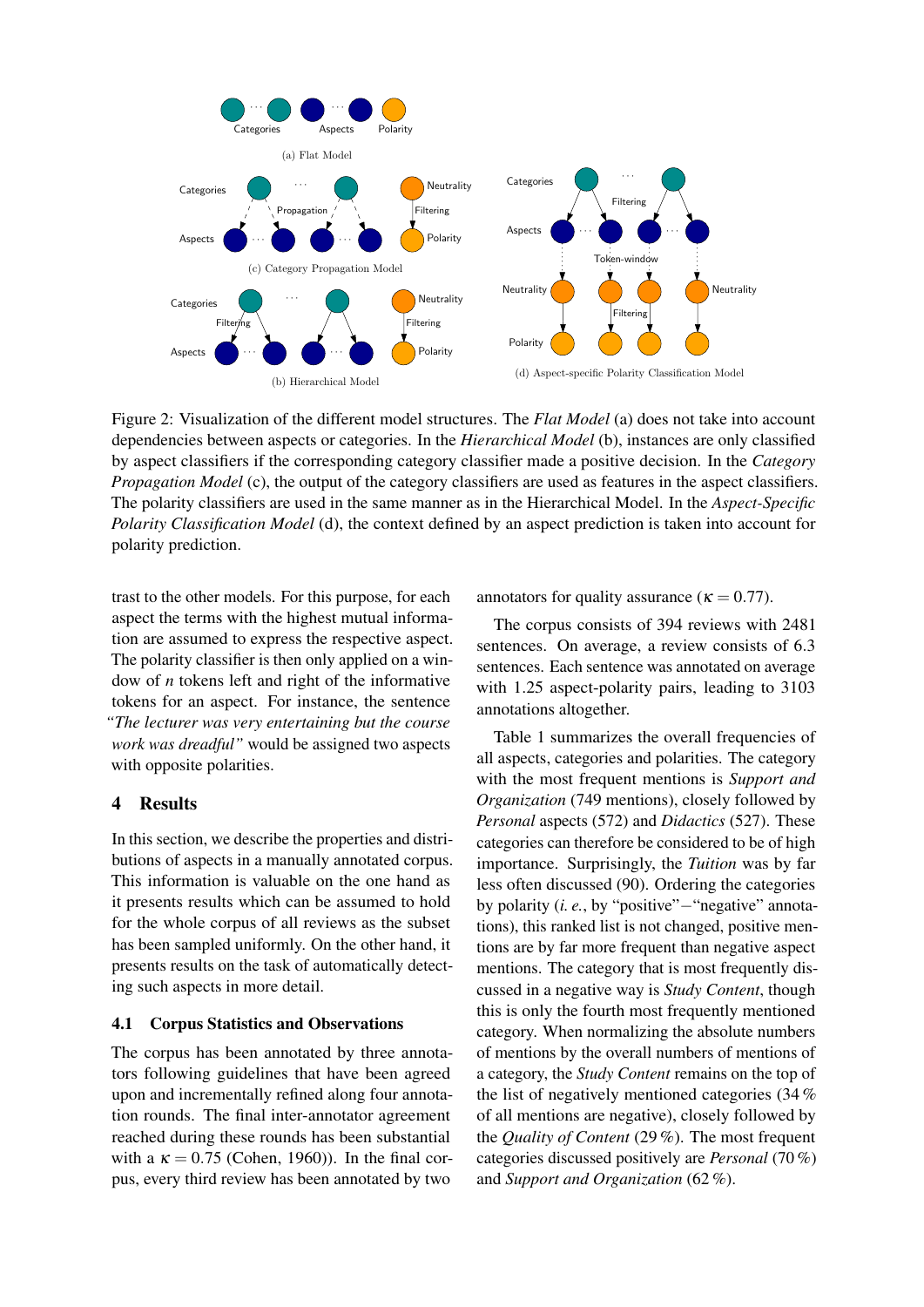

<span id="page-5-0"></span>Figure 3: Distribution of positive and negative annotations for individual categories, ranked in a descending order by ratio of positive vs. negative examples.

Going to the more fine-grained level, the *Flexibility*, *Communications*, *Recommendation*, *Overall Satisfaction*, *Accessibility*, *Revision Time*, *Personal Benefit*, *Features* (of online campus), *Support*, *Teaching Competence* are the top 10 aspects with respect to the positive vs. negative ratio. (with percentages of positive mentions ranging from 94 % to 81 %). On the other side, the categories most frequently discussed in a negative manner are the *Learning Effort*, the *User-Friendliness*, *Average Demand*, *Scholarships*, *Exams*, *Up-To-Dateness*, *Organization*, *Revision Quality*, *Exercise Materials* and *Management* (with percentages of positive mentions ranging from 35 % to 66 %).

Notably, there are only three aspects which are more often mentioned negatively than positively, namely the *Average Demand*, the *User-Friendliness*, and the *Learning Effort*.

It is important to mention that this data set is heavily unbalanced, both in the distribution of aspects as well as in the distribution of positive and negative mentions, as depicted in Figure [3.](#page-5-0)

### 4.2 Model Evaluation

In the following, we analyze the performance of the different classification model structures with respect to the task of predicting the aspects and the polarity of sentences automatically.

Experimental Setting The evaluation is performed on an independent test set of 104 reviews. The remaining 290 reviews are used for training the models. Note that this split has been the same for the whole engineering phase. The 104 test instances have therefore never been used to improve the performance of the automated system. As performance measures, precision, recall, and  $F_1$ measure are used.

*Precision* measures the correctness of a prediction of a system: how many of the aspects detected by the system are actually correct? *Recall* expresses how many of the aspects that a sentence actually mentions are also found by the automatic classification system. The F1-Measure is the harmonic mean of these two measures. Formally, the precision of a system on some data set with respect to one specific aspect is defined as prec =  $\frac{TP}{TP+FP}$ , the recall is rec =  $\frac{TP}{TP+FN}$ . The F<sub>1</sub> measure is the balanced harmonic mean of these two values:  $F_1 = 2 \frac{\text{prec-rec}}{\text{prec+rec}}$ . TP, FP, and FN denote the number of true positives, false positives, and false negatives, respectively.

The macro-averaged precision, recall, and  $F_1$ measure values are calculated from the respective values for the different aspects. The microaveraged value is calculated based on the sum of TP, FP, FN for all aspects as the basis for the performance measures. Therefore, the micro-average takes into account the different distributions of the aspects, while the macro-average does not.

Aspects and Categories The results for the aspect and category detection are summarized in Table [2.](#page-6-0) The micro-averaged values tend to be higher than the macro-averaged scores due to the unbalancedness of the aspect frequencies; this means that the more frequent an aspect is, the more accurately it can be detected. However, the differences between different model structures are similar, such that we focus on the micro-averaged scores in the discussion.

The results for the categories are the same for all model types as this decision is always made independently of other classifiers, i.e., there is no information flow from the aspect classifiers to the category classifiers, but only the other way round. The rows labeled with "Categories (Infer.)" are the performance measures when inferring the category labels from the aspects. For the hierarchical model and the category propagation model, a category is regarded to be relevant for a sentence if at least one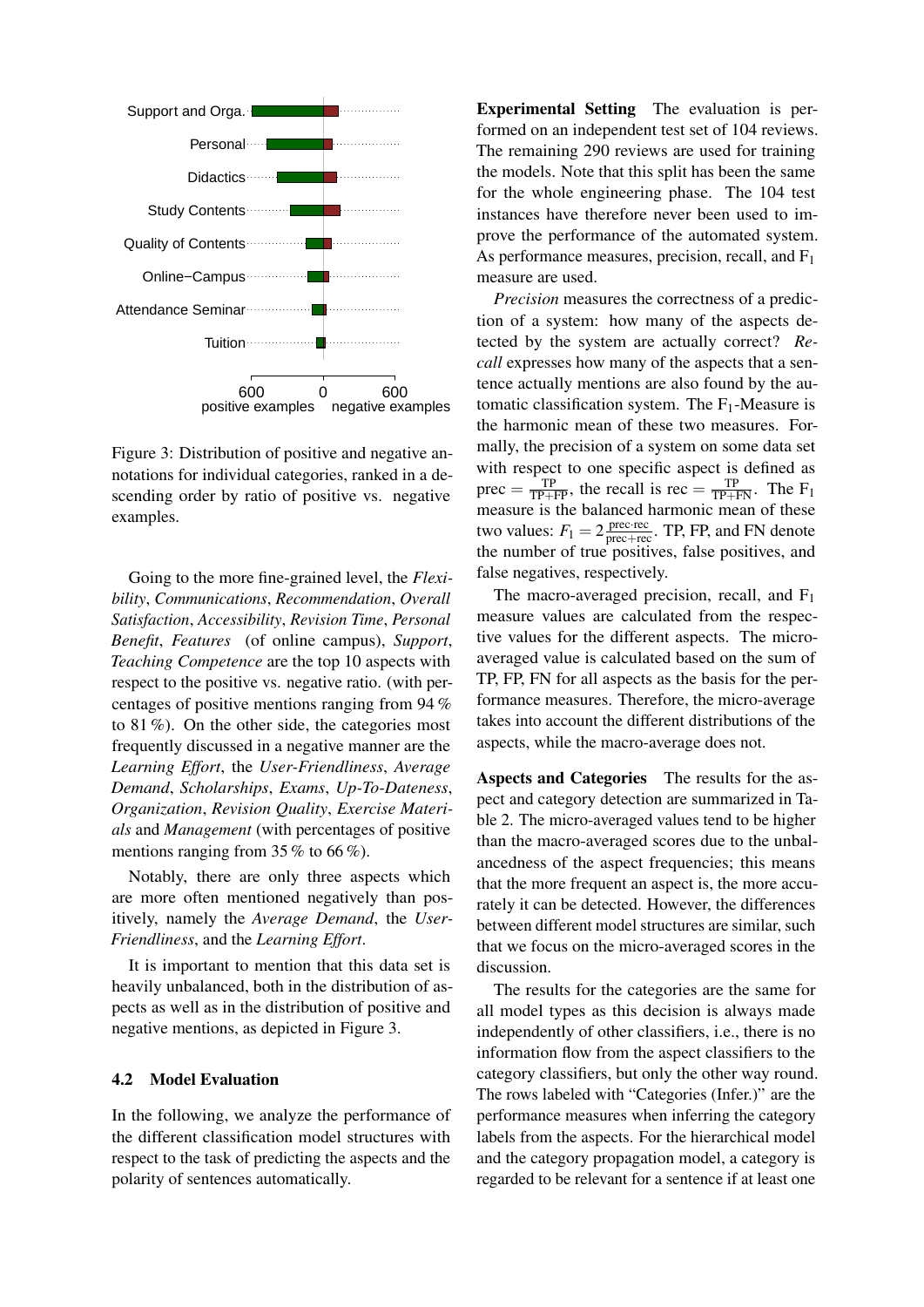|       |                       | Macro $(\%)$ Micro $(\%)$ |     |          |  |          |   |
|-------|-----------------------|---------------------------|-----|----------|--|----------|---|
| Model | Type                  |                           | P R | F        |  | P R      | F |
| Flat  | Categories            |                           |     | 70 35 46 |  | 72 44 55 |   |
|       | Aspects               |                           |     | 79 16 26 |  | 72 27 39 |   |
| Hier. | Categories            |                           |     | 70 35 46 |  | 72 44 55 |   |
|       | Categ. (Infer.)       | 71 31                     |     | 43       |  | 72 38 50 |   |
|       | Aspects               |                           |     | 71 44 54 |  | 61 70 65 |   |
| Prop. | Categories            |                           |     | 70 35 46 |  | 72 44 55 |   |
|       | Categ. (Infer.) 73 29 |                           |     | 41       |  | 75 36 49 |   |
|       | Aspects               | 74 17                     |     | 28       |  | 65 30 41 |   |

<span id="page-6-0"></span>Table 2: Results for different model structures. The results for the categories are as predicted for the flat model ("Flat"). In the hierarchical model ("Hier.") and the category propagation model ("Prop."), the category labels as inferred from the aspect prediction are provided in addition.

classifier for an aspect within this category votes for the sentence. Clearly, these inferred values are inferior to the specialized category classifiers. However, when outputting categoric results to a user, contradictions in the results should be avoided and therefore the inferred category labels would be preferred. This occurs particularly in the category propagation model, proving that the capability to overwrite a decision by the category classifier leads to an improved precision (0.75 vs. 0.72).

Altogether, for the category detection, precision is higher than recall. This is the case for the prediction of aspects as well, but to a smaller extent. For the aspect recognition, the flat model has the lowest performance with  $0.39 \text{ F}_1$  followed by the category propagation model with  $0.41$  F<sub>1</sub>. The hierarchical model improves this result by 0.24 percentage points to  $0.65$  F<sub>1</sub>. However, the best precision is reached with the flat model. The label propagation model represents a tradeoff between precision and recall with an  $F_1$ -Measure of 0.41. It can thus be concluded that the use of categorical information for the aspect recognition enables the aspect classifier to focus on the distinction between aspects of the same category and thus increases recall.

Analyzing results for the respective classifiers, it is notable that specifically the performance for aspects with a small number of training instances is limited: The best results are achieved for *usefulness, supervision, basic tuition, revision time*, and *recommendation* (with an average  $F_1$  of 0.81) with 850 instances. The worst results are achieved for

|          |    | Agnostic $(\%)$ |    |  | Specific $(\%)$ |     |    |
|----------|----|-----------------|----|--|-----------------|-----|----|
|          | р  | R               | F  |  | P               | R   | F  |
| Positive | 78 | 92              | 84 |  | 76              | 91  | 83 |
| Negative | 63 | 60              | 61 |  | 57              | 40  | 47 |
| Neutral  | 75 | 18              | 29 |  | 86              | 10  | 18 |
| Polar    | 88 | qq              | 93 |  | 93              | 100 | 96 |

<span id="page-6-1"></span>Table 3: Results for polarity and neutrality detection, both aspect-agnostic and aspect-specific.

*accessibility, additional charges, communication in attendance seminars, features of the online campus, locations of the attendance seminars* with 79 instances altogether.

Polarities The results for the aspect-independent polarity detection (as in the first three model structures) is shown in Table [3.](#page-6-1) The detection whether one sentence contains a positive or negative statement is close to perfect. The low number of neutral sentences is therefore more difficult to be detected. However, in this task the detection of positive and negative statements is of far greater importance. The detection of positive sentences is satisfactory, with an  $F_1$  of 84%. The recognition of negative sentences turns out to be more challenging, with 61 % F1.

In addition, the results show that there is added benefit for distinguishing polar from neutral sentiment for specific aspects compared to computing the polarity at the level of the whole sentence. However, overall, this is a rare phenomenon; only 119 sentences out of 2481 mention more than one aspect. Spanned across the entire problem, this rarity leads to difficulties in learning from the increased granularity. This is expressed in experiments with different window sizes. For aspect-specific detection of all polarities, maximal performance is reached when using the entire sentence for classification.

The aspect-agnostic polarity classification approach delivers correct results in 99.95% of the cases.

## 5 Discussion

The analysis of the manual annotation of the corpus clearly proves that students have a tendency to discuss positive aspects rather than negative aspects of their distance education programs. This is a bit surprising as one might expect a bias to report negative rather than positive experiences. However, one observes a clear tendency towards discussing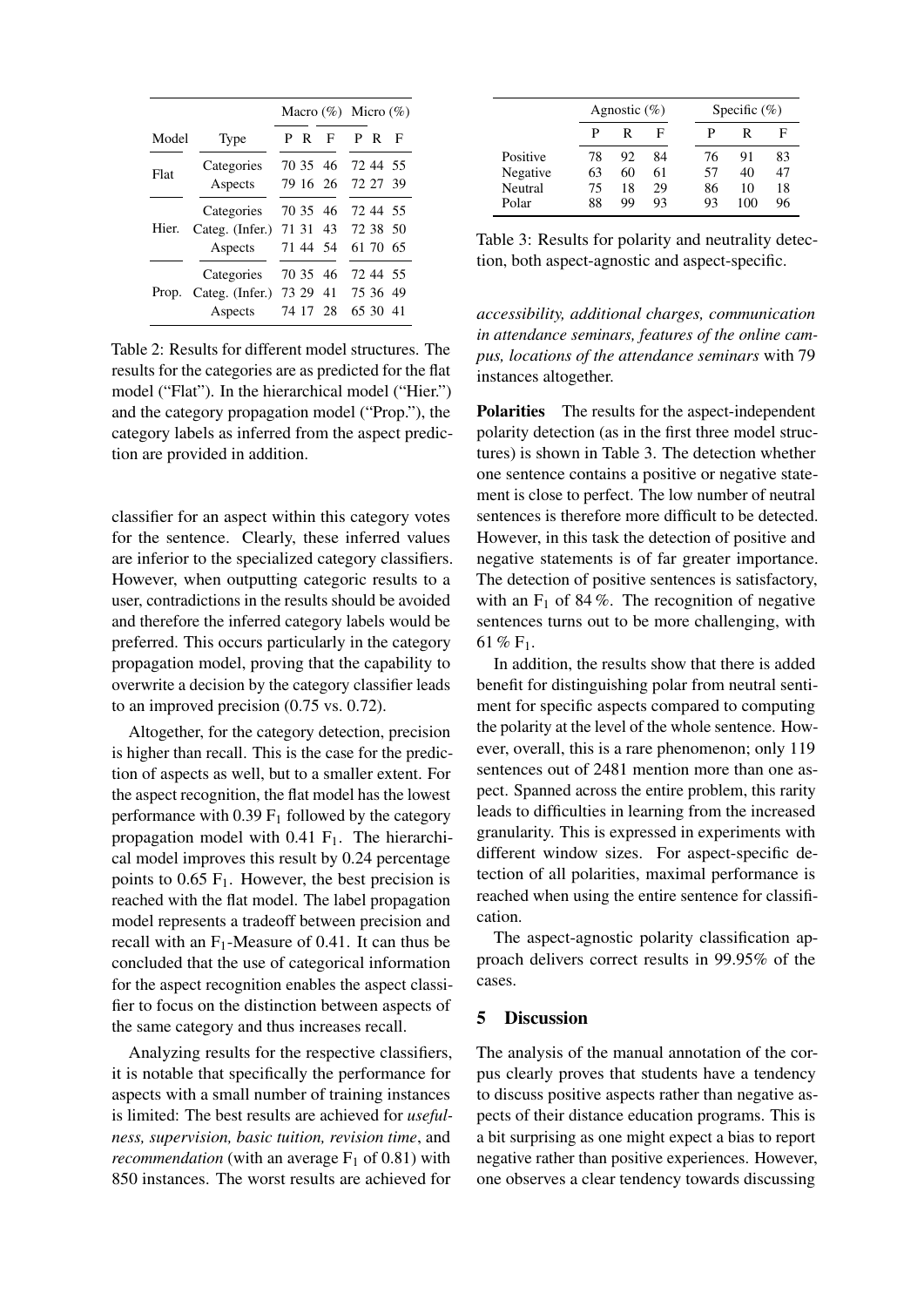positive rather than negative aspects. The relatively high fees of distant education programs might bias people towards a more positive assessment.

In general, the discussions typically revolve around a few categories specific for distance education programs that are generally evaluated positively. The most frequent categories discussed negatively comprise of learning procedures, that is *materials, demand, effort, and quality*. This might suggest that distance education programs are specifically good in their domain but must improve on providing an as solid learning environment as attendance-focused institutions.

The corpus discussed in this work has been used to automatically learn models of different structure. The best performing model indicates that the process of detecting a category first followed by the corresponding aspects is beneficial. The results are satisfactory for frequent aspects.

Our assessment of different model structures discovered that sentences of the same category share properties, which explains the increased recall for the hierarchical model. The best precision is however achieved by the flat model which makes decisions for all aspects independently of each other.

The main use case of our method is to support the processing of reviews in real-time so that feedback about distance education programs can be taken into account in shorter time to support decision making by prospective students. For instance, interested students can select one of the aspects to rank programs and institutions based on that selection. In addition, evidence for specific strengths or weaknesses can be easily retrieved in the form of example reviews or sentences.

In addition to a benefit for potential students, such an approach can help institutions to identify their specific weaknesses. For instance, in order detect which of their programs has most problems regarding management, material quality or other aspects.

### 6 Conclusion and Future Work

The number of reviews on online education programs is increasing steadily. The reviews from peers contain valuable information that can help students to find the distance education programs that fits their needs best. Given the unstructured nature of such reviews, a systematic and large scale analysis is challenging.

The analysis of the content of such reviews to

make their content accessible in a structured manner is a real-world use case for text mining, sentiment analysis and natural language processing. We have proposed a methodology for the automatic and systematic analysis of these reviews. On the one hand, we have proposed a methodology for the manual annotation of reviews in the form of annotation guidelines comprising a taxonomy of aspects that are relevant to distance education programs. On the other hand, we have developed an automatic approach that can automatically identify the aspects under discussion in a given review, and make the sentiment towards these aspects explicit. This automatic approach exploits classifiers trained using machine learning techniques to identify whether a given aspect is discussed in the review under consideration or not. In particular, different model structures for these classifiers have been empirically evaluated. We have shown that the results provided by the classifiers are satisfactory and support the automation of the task. The performance of the polarity detection is satisfying. The recall for aspects of lower frequency in our corpus has space for improvement. However, it can be expected that increasing the size of the corpus with a focus on the infrequent aspects will allow for for an overall improvement of the classification.

Future work includes the enlargement of the corpus and an analysis of the impact of the performance of the classifiers on actual ranking of service providers with respect to specific aspects. The actual acceptance of users of websites supporting the decision which program suits them well will be evaluated.

In addition, the findings should be compared to structured information available for the programs and institutions. One example is the question: Is there a correlation between satisfaction and happiness with the tuition fees and the actual amount of money the program costs?

Furthermore, the current method of propagating information through the hierarchy does not include propagation bottom-up. We will compare the impact of a feed-forward neural network-like setting to address this potential limitation in the current approach.